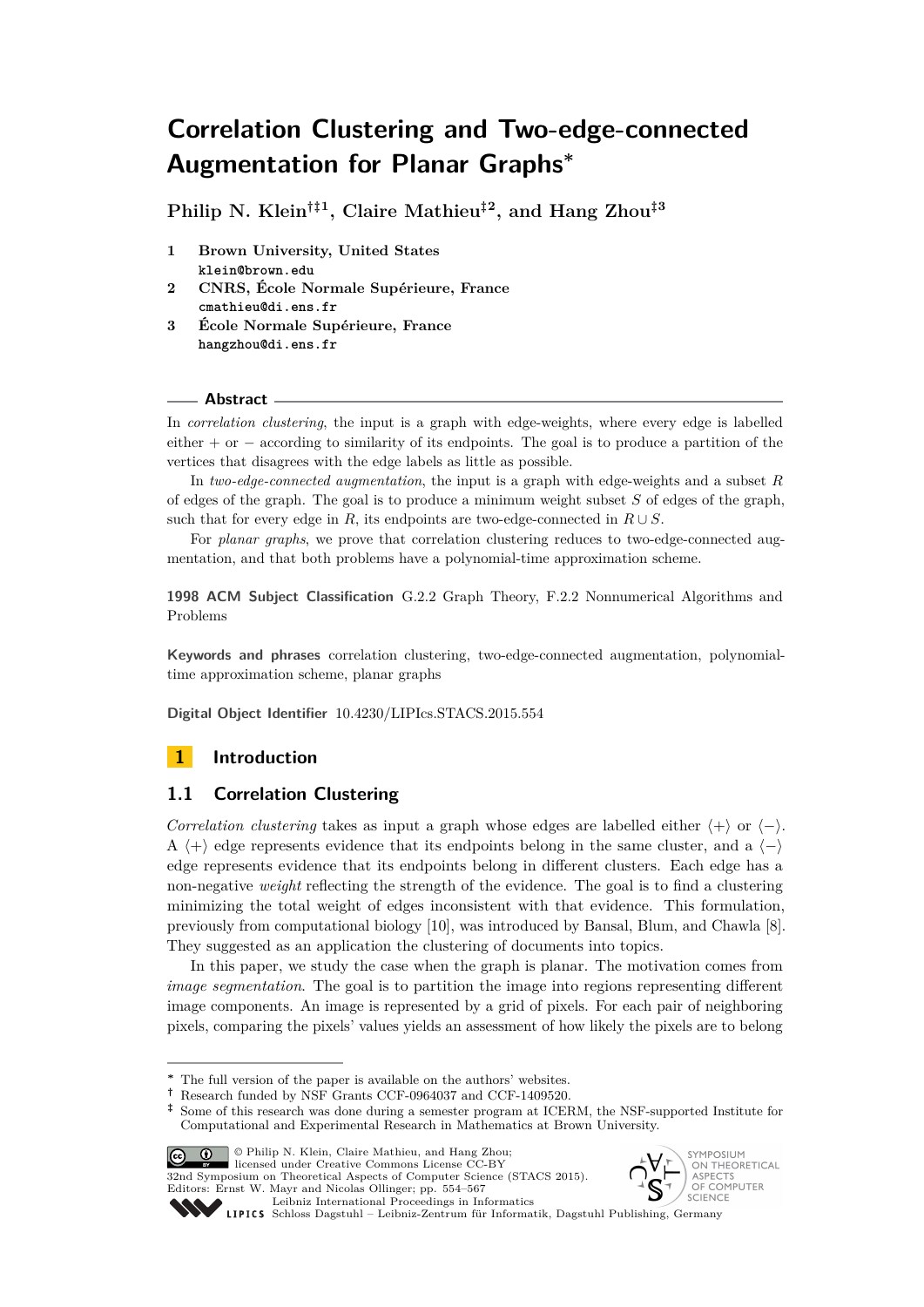#### <span id="page-1-0"></span>**P. N. Klein, C. Mathieu, and H. Zhou 555**



**Figure 1** In this unweighted grid, every solid (resp. dashed) edge represents a pair of similar (resp. dissimilar) pixels. Dotted lines indicate an optimal partition with inconsistent edges  $e_1, e_2, e_3$ .

to the same region. There can be spurious assessments. So global optimization is needed to find a good segmentation. See Figure [1.](#page-1-0) When an image is large, it is common for a visual task to first coalesce coherent uniform neighborhoods of pixels into superpixels, using preprocessing based on local properties such as brightness, color, and texture, see [\[3,](#page-11-0) [30\]](#page-13-1). We then extract a local similarity measure on pairs of adjacent superpixels, and the goal is to find a good segmentation of the superpixel graph under that measure. To achieve this, researchers used correlation clustering as the formulation  $[4, 5, 6, 26, 36]$  $[4, 5, 6, 26, 36]$  $[4, 5, 6, 26, 36]$  $[4, 5, 6, 26, 36]$  $[4, 5, 6, 26, 36]$  $[4, 5, 6, 26, 36]$  $[4, 5, 6, 26, 36]$  $[4, 5, 6, 26, 36]$  $[4, 5, 6, 26, 36]$ . They gave experimental results based on techniques such as integer linear programming or linear programming relaxation.

Note that the superpixel graph is planar. However, correlation clustering is NP-hard for planar graphs [\[7\]](#page-12-5). Prior to this work, the best result with theoretical guarantee was a constant-factor approximation for minor-excluded graphs by Demaine, Emanuel, Fiat, and Immorlica [\[17\]](#page-12-6). In this paper, we give a *polynomial-time approximation scheme* (PTAS).

<span id="page-1-1"></span>**Find 1.** For any  $\epsilon > 0$ , there is a polynomial-time  $(1 + \epsilon)$ -approximation algorithm *for correlation clustering in weighted planar graphs.*

#### **Related work**

Why do we restrict ourselves to planar graphs? Because the general (weighted) problem is APX-hard [\[8\]](#page-12-1). Charikar, Guruswami, and Wirth [\[16\]](#page-12-7) and independently Demaine, Emanuel, Fiat, and Immorlica [\[17\]](#page-12-6) gave logarithmic-factor approximation algorithms. There have been improved approximation algorithms when the graph is complete [\[1,](#page-11-1) [8,](#page-12-1) [16\]](#page-12-7); or when, for each edge, the agreement weight and disagreement weight of that edge sum to one [\[1,](#page-11-1) [8\]](#page-12-1); or when, in addition, the weights satisfy the triangle inequality [\[22\]](#page-12-8). When the number of clusters is limited to a constant, Giotis and Guruswami [\[23\]](#page-13-4) gave a PTAS. The problem was also studied in a planted model [\[31\]](#page-13-5) and from the viewpoint of fixed-parameter tractability [\[15\]](#page-12-9).

We discussed the problem of minimizing weight of disagreement; maximizing weight of agreement is equivalent at optimality but easier to approximate [\[8,](#page-12-1) [16,](#page-12-7) [35\]](#page-13-6). Researchers have also considered other objective functions [\[2\]](#page-11-2).

### **1.2 Two-edge-connected Augmentation**

In the field of telecommunications, an important task is to ensure that the network is resilient against single-link failures [\[34\]](#page-13-7). The *two-edge-connected augmentation* problem takes as input a graph *G* with non-negative edge-weights and a subset *R* of edges of the graph. The goal is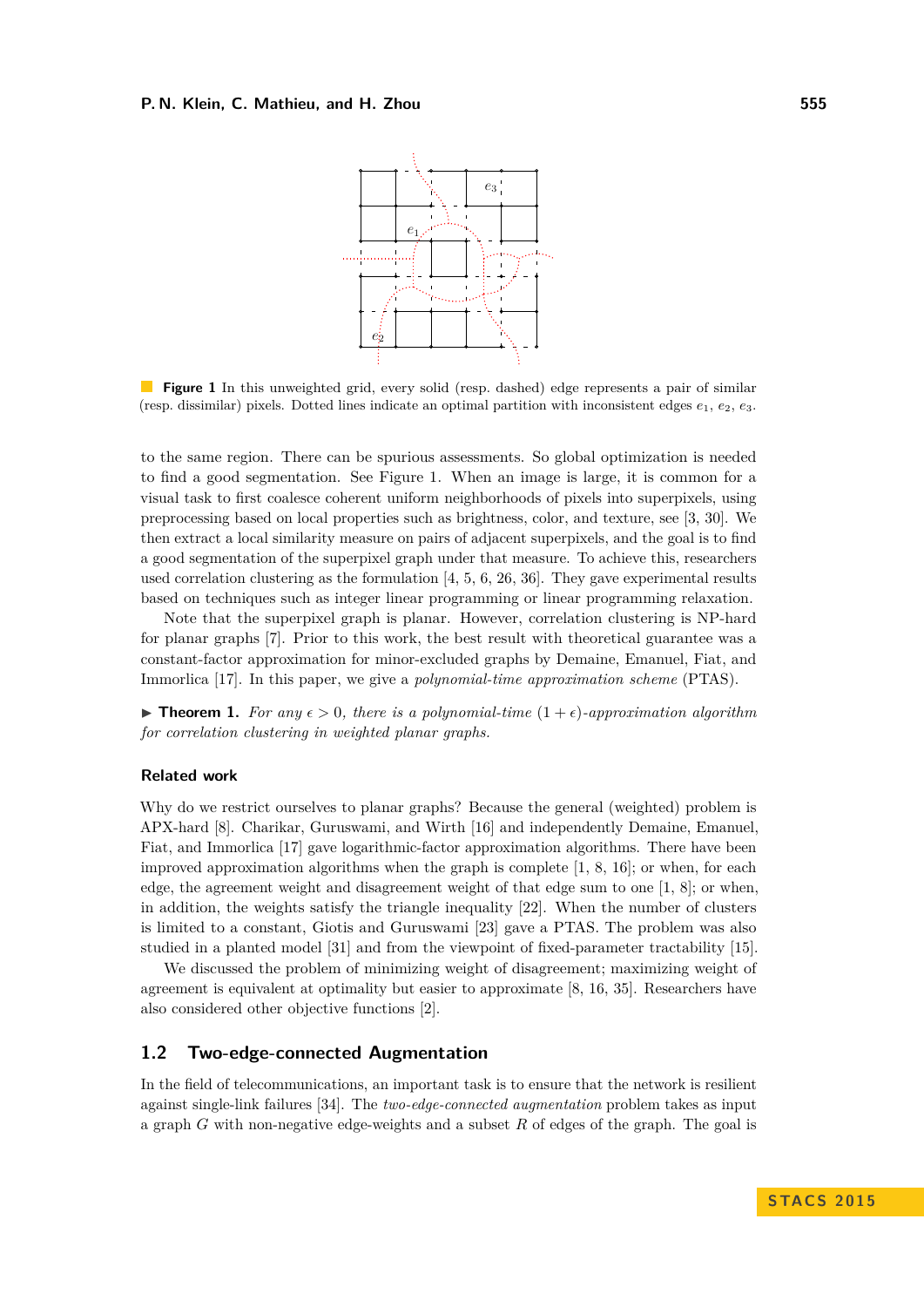to find a minimum-weight subset *S* of edges of the graph such that for every edge  $uv \in R$ , *u* and *v* are two-edge-connected in the subgraph  $R \cup S$ . We give a PTAS for this problem when the graph is planar.

<span id="page-2-1"></span>**In Theorem 2.** For any  $\epsilon > 0$ , there is a polynomial-time  $(1 + \epsilon)$ -approximation algorithm *for two-edge-connected augmentation in weighted planar graphs.*

#### **Related work**

A closely related problem is *two-edge-connected spanning subgraph*, for which a constant-factor approximation algorithm was known [\[25\]](#page-13-8). When the graph is planar, Berger and Grigni [\[11\]](#page-12-10) gave a PTAS. One might think that this would lead to a PTAS for our problem, but it is not the case because the weight of a two-edge-connected augmentation can be much smaller than the minimum weight of a two-edge-connected spanning subgraph. For the *Steiner-type generalization* of the two-edge-connected subgraph problem, there was a constant-factor approximation algorithms [\[28\]](#page-13-9). When the graph is planar, Borradaile and Klein [\[13\]](#page-12-11) gave a  $PTAS.<sup>1</sup>$  $PTAS.<sup>1</sup>$  $PTAS.<sup>1</sup>$ 

There is a variety of other related work, see [\[29\]](#page-13-10) for a survey. Some studied the special case when the weights are all one [\[20,](#page-12-12) [21,](#page-12-13) [32\]](#page-13-11), or when, in addition, the graph is complete [\[19\]](#page-12-14). There was a 2-approximation algorithm for the related problem of augmenting a connected subgraph to achieve two-edge-connectivity among a pre-specified set of terminal vertices [\[33\]](#page-13-12). Edge-connectivity augmentation problems were subsumed by the work of Jain [\[24\]](#page-13-13) on survivable network design.

# **2 Techniques and Notations**

Our techniques for proving Theorem [1](#page-1-1) and Theorem [2](#page-2-1) include *planar duality*, *prize-collecting clustering*, *brick decomposition*, *sphere-cut decomposition*, and *dynamic programming*.

Throughout the paper, we allow graphs to have parallel edges. For a graph *G*, we note *V* [*G*] as its vertex set and *E*[*G*] as its edge set. For a subset  $H \subseteq E[G]$ , we identify *H* with the subgraph induced by edges from *H*. The weight of *H* is defined by  $\sum_{e \in H}$  weight  $(e)$ . The *boundary ∂*(*H*) is the set of vertices *u* that are incident to some edge of *H* and to some edge of  $E[G] \setminus H$ . Similarly, for a subset  $U \subseteq V[G]$ , its *boundary*  $\partial(U)$  is the set of edges *uv* such that  $u \in U$  and  $v \in V[G] \setminus U$ . A *plane graph* is a planar graph together with a planar embedding. We use the phrases *plane graph* and *planar graph* interchangeably. We use  $OPT(G, R)$  to denote the weight of the optimal two-edge-connected augmentation for (*G, R*). The parameters *G* and *R* are omitted when they are clear from the context.

## **3 Theorem [2](#page-2-1) Implies Theorem [1](#page-1-1)**

We address correlation clustering and two-edge-connected augmentation in one paper because of the reduction in Theorem [3,](#page-2-2) which shows that Theorem [2](#page-2-1) implies Theorem [1.](#page-1-1)

<span id="page-2-2"></span>▶ **Theorem 3.** *There is an approximation-preserving reduction from correlation clustering in a weighted planar graph to two-edge-connected augmentation in a weighted planar graph.*

<span id="page-2-0"></span><sup>&</sup>lt;sup>1</sup> In their problem, a solution is allowed to include multiple copies of edges of the input graph.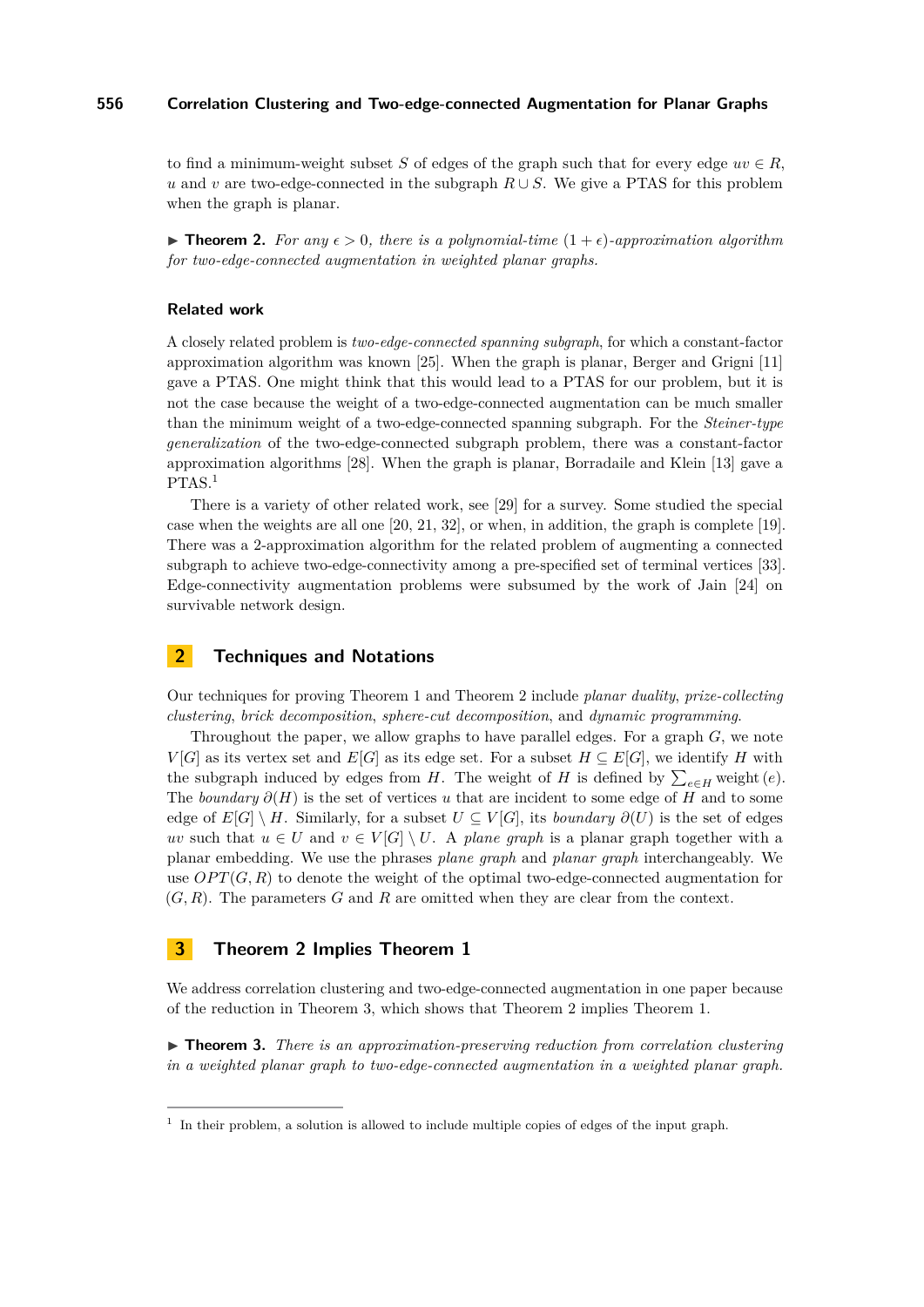<span id="page-3-1"></span>

**Figure 2** In the example,  $R = \{e_1, e_2, e_3, e_4\}$ . The optimal two-edge-connected augmentation consists of edges  $e_5$  and  $e_6$ . However, any Steiner tree connecting the edges of *R* must include one of the edges  $e_7$  and  $e_8$ , whose weight may be much higher than weight  $(\{e_5, e_6\})$ .

I Remark. In practice, we may use an approximation algorithm for two-edge-connected augmentation that is different from the algorithm in Theorem [2,](#page-2-1) and then from the reduction (Theorem [3\)](#page-2-2), we obtain an algorithm for planar correlation clustering with the same approximation factor.

<span id="page-3-2"></span> $\blacktriangleright$  **Lemma 4** (Bridge-Deletion Lemma). Let *G* be a plane graph. Let *R* be a subset of  $E[G]$ . *Let S be a minimal two-edge-connected augmentation for* (*G, R*)*. Then every connected component in the subgraph*  $R \cup S$  *is two-edge-connected.* 

**Proof of Theorem [3.](#page-2-2)** Given a correlation-clustering instance  $G_0$  with  $\langle - \rangle$  edges, construct an instance  $(G, R)$  of two-edge-connected augmentation as follows: To obtain the graph  $G$ , start with the planar dual of the  $G_0$ , and add duplicates of the duals of the  $\langle - \rangle$  edges. The weights are preserved. Define R to be the original (non-duplicate) duals of the  $\langle - \rangle$  edges. Let *S* be a minimal two-edge-connected augmentation. By the Bridge-Deletion Lemma, every connected component in  $R \cup S$  is two-edge-connected. Define the clusters of  $G_0$  to be the connected components when edges dual to  $R \cup S$  are removed.

# **4 Reduction to Instance with a Connected Skeleton**

Without loss of generality, we assume for the rest of the paper that the edges of *R* have weight zero.

To prove Theorem [2,](#page-2-1) we focus on a related version (Theorem [5\)](#page-3-0), where we are given in addition a connected subgraph *T* that contains every edge of *R*. We defer the proof of Theorem [5](#page-3-0) to later sections.

<span id="page-3-0"></span> $\triangleright$  **Theorem 5** (Augmentation Theorem). Let G be a plane graph with edge-weights. Let R *be a subset of E*[*G*]*. Let T be a connected subgraph of G that contains every edge of R. For every*  $\epsilon > 0$ , there is a polynomial-time algorithm AUGMENT-CONNECTED(*G, R, T,*  $\epsilon$ ) *that computes a two-edge-connected augmentation S for*  $(G, R)$  *such that* weight  $(S) \leq$  $(1 + \epsilon) OPT(G, R) + \epsilon^2 \cdot \text{weight}(T)$ .

In the rest of this section, we prove Theorem [2](#page-2-1) using the Augmentation Theorem. One might consider connecting all edges of *R* with a Steiner tree *T*, and then applying the Augmentation Theorem. However, *OPT* could be much smaller than the minimum weight of a Steiner tree when the solution is not connected (see Figure [2\)](#page-3-1). In that case, the upper bound given by the Augmentation Theorem would not imply an approximation scheme.

Fortunately, there is an algorithmic tool, called *prize-collecting clustering*, due to Bateni, Hajiaghayi, and Marx [\[9\]](#page-12-15), that addresses exactly this kind of obstacle. They used it in addressing the Steiner forest problem. They started with a 2-approximate solution, and used prize-collecting clustering to decompose the instance into subinstances. We use the same approach for two-edge-connected augmentation, see Algorithm [1.](#page-4-0)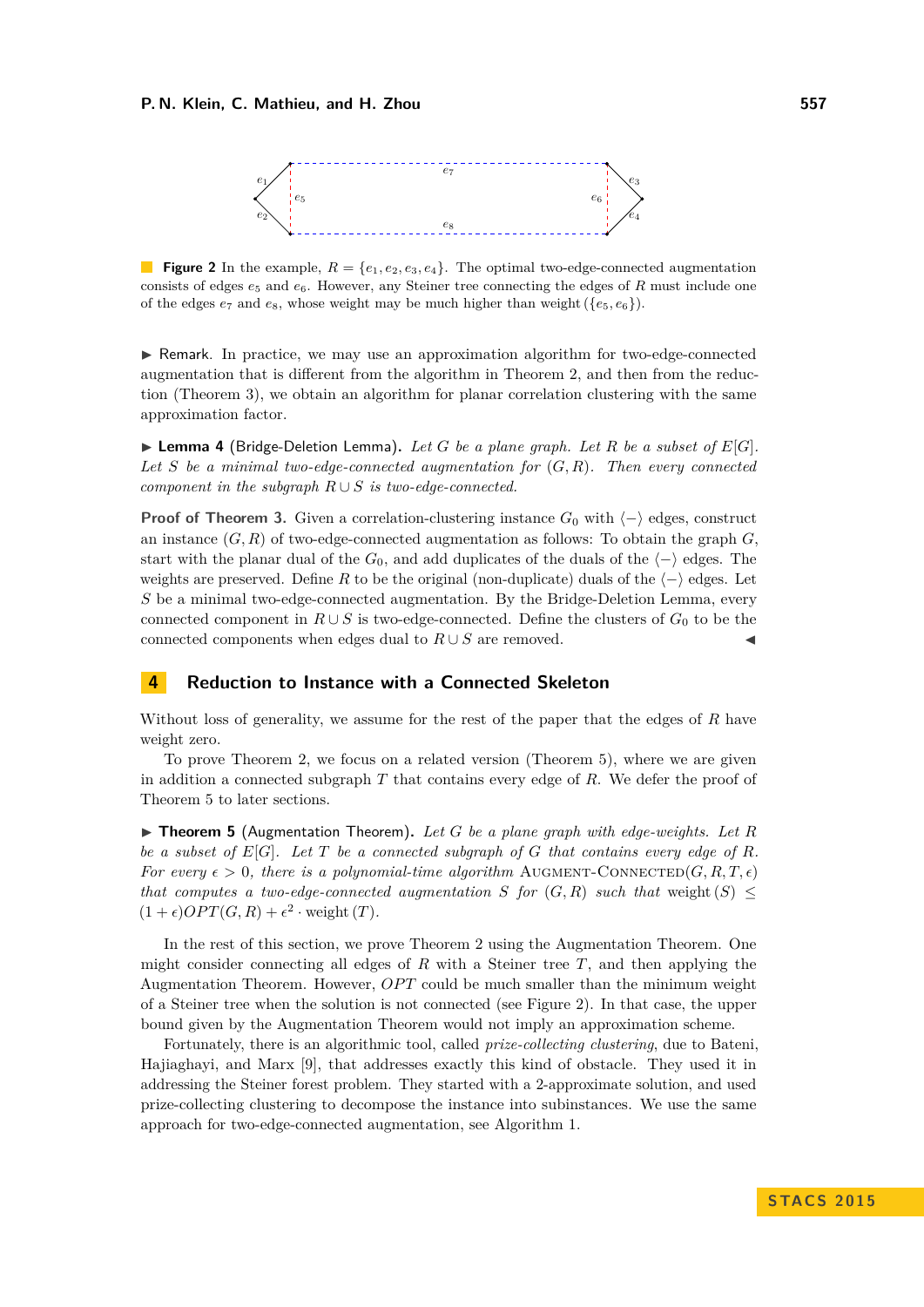<span id="page-4-0"></span>Algorithm 1 REDUCE-TO-CONNECTED

**Input:** a weighted planar graph *G* and a subset *R* of edges,  $\epsilon > 0$ 

**Output:** connected subgraphs  $T_1, \ldots, T_k$ 

- 1:  $Y \leftarrow$  two-edge-connected augmentation with weight at most  $2 \cdot OPT$
- 2:  $(U_1, \cdots, U_\ell) \leftarrow$  two-edge-connected components of  $R \cup Y$
- 3: Contract each component  $U_i$  to build a new graph  $\hat{G}$
- 4: For every  $v \in \hat{G}$ , let  $\phi_v$  be  $\epsilon^{-1}$  times the weight of the component corresponding to *v*
- 5: Do prize-collecting clustering on  $\hat{G}$  and  $\phi$ , obtaining a forest *F*
- 6: Return the connected components  $T_1, \ldots, T_k$  of the subgraph  $F \cup R \cup Y$  of  $G$

<span id="page-4-2"></span>

| <b>Algorithm 2 AUGMENT</b>                                                  |                            |
|-----------------------------------------------------------------------------|----------------------------|
| <b>Input:</b> a planar graph G, a subset of edges R, and $\epsilon > 0$     |                            |
| <b>Output:</b> two-edge-connected augmentation S for $(G, R)$               |                            |
| 1: $(T_1, \ldots, T_k) \leftarrow$ REDUCE-TO-CONNECTED $(G, R, \epsilon/7)$ | $\triangleright$ Theorem 7 |
| 2: for $i \leftarrow 1$ to k do                                             |                            |
| $S_i \leftarrow$ AUGMENT-CONNECTED $(G, R \cap T_i, T_i, \epsilon/7)$<br>3: | $\triangleright$ Theorem 5 |
| 4: return $(\bigcup_i S_i) \setminus R$                                     |                            |

Line [1](#page-4-0) computes a 2-approximate solution using Jain's algorithm [\[24\]](#page-13-13) (which solves a much more general problem).

▶ **Lemma 6** (corollary from [\[24\]](#page-13-13)). *There is an algorithm that computes in polynomial time a two-edge-connected augmentation Y for*  $(G, R)$  *such that* weight  $(Y) \leq 2 \cdot OPT$  *and that every connected component in*  $R \cup Y$  *is two-edge-connected.* 

Line [5](#page-4-0) uses prize-collecting clustering, which receives a graph with vertex-potentials  $\phi_v$ and returns a forest  $F$  of edges of weight at most  $2\sum_{v}\phi_{v}$ . Since the sum of vertex-potentials is at most  $2e^{-1} \cdot OPT$ , the weight of *F* is at most  $4e^{-1} \cdot OPT$ . Using essentially the same arguments as in [\[9\]](#page-12-15), we obtain the following.

<span id="page-4-1"></span>**Figure 7** (variant of Theorem 1.3 in [\[9\]](#page-12-15)). Let G be a plane graph with edge-weights. Let  $R$  be a subset of  $E[G]$ *. For fixed*  $\epsilon$ *, Algorithm* [1](#page-4-0) *computes in polynomial time a set of connected subgraphs*  $T_1, \ldots, T_k$  *with the following properties:* 

- $\bigcup_i T_i$  *contains every edge of R.*
- $\sum_i$  weight  $(T_i) \leq (4/\epsilon + 2)OPT(G, R)$ *.*
- $\sum_i OPT(G_i, R_i) \leq (1 + \epsilon) OPT(G, R \cap T_i)$

**Proof of Theorem [2.](#page-4-2)** The top-level algorithm of Theorem [2](#page-2-1) is given in Algorithm 2. By the Augmentation Theorem (Theorem [5\)](#page-3-0) and Property 1 of Theorem [7,](#page-4-1) the output is a two-edge-connected augmentation for (*G, R*).

For each *i*, the weight of  $S_i$  is at most  $(1 + \epsilon/7)OPT(G, R \cap T_i) + (\epsilon/7)^2 \cdot$  weight  $(T_i)$ . Summing over *i* and combining Properties 2 and 3 of Theorem [7,](#page-4-1) we infer that the weight of the output solution is at most  $(1 + \epsilon) OPT(G, R)$ .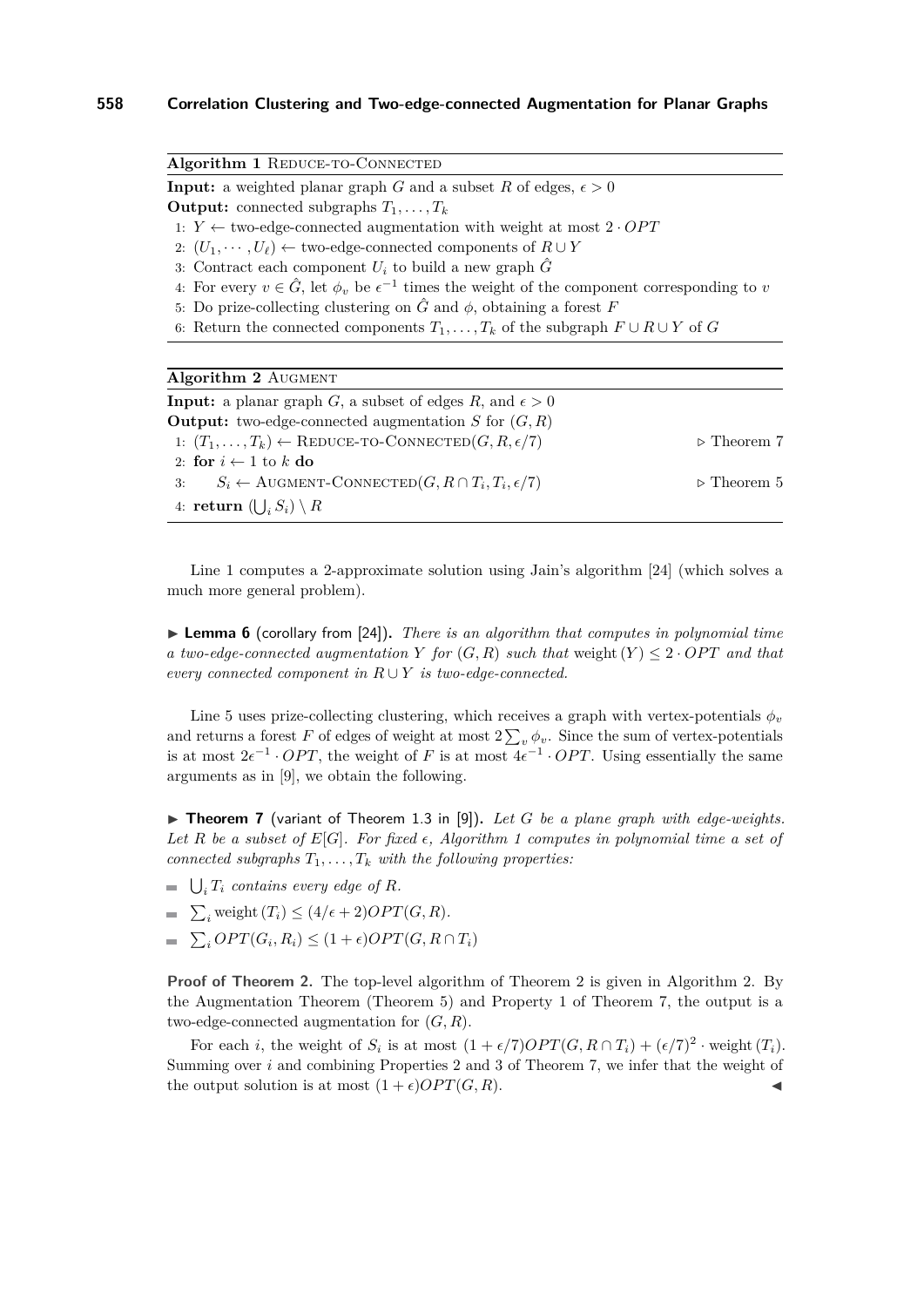#### <span id="page-5-2"></span>**P. N. Klein, C. Mathieu, and H. Zhou 559**



**Figure 3** The rectangle is a brick. The solid curves are parts of a near-optimal solution. The dashed curves illustrate the  $u_1$ -to- $v_1$  path and the  $u_2$ -to- $v_2$  path inside the brick.

### **5 Techniques for Proving the Augmentation Theorem**

### **5.1 New Use of Brick Decomposition**

For non-local problems in weighted planar graphs in which the weight of the optimal solution can be much smaller than the weight of the graph, the *brick decomposition* technique of [\[14\]](#page-12-16) has proved to be quite versatile: a planar embedded subgraph *M* (called the *mortar graph*) is selected, and the *bricks* are the subgraphs of *G* embedded in the faces of *M* (see Section [6.1\)](#page-6-0). The key is the following properties of *M*.

**Property 1:** *M* has weight  $O(OPT)$ ;

**Property 2:** There exists a near-optimal solution that crosses the boundary of each brick only a constant number of times.

Both properties are achievable for problems such as *Steiner tree* [\[14\]](#page-12-16), *Steiner forest* [\[9\]](#page-12-15), *TSP* [\[12\]](#page-12-17), and *two-edge-connected survivability* [\[13\]](#page-12-11) for the variant in which the solution is allowed to include multiple copies of edges of the input graph.

The main obstacle in applying this approach to *two-edge-connected augmentation* is that Property 2 seems unachievable using the known brick-decomposition construction. We therefore use the mortar graph in a new way. We take additional care in the construction of the mortar graph because of the edges of *R*. As a consequence, instead of Property 2, we can show that, after a transformation<sup>[2](#page-5-0)</sup> of the instance, we have:

Property 2' (Structure Theorem): There exists a near-optimal solution such that, for any brick and any two vertices *u, v* on the boundary of the brick, there exists a *u*-to-*v* Jordan curve inside the brick that **intersects the near-optimal solution at only a constant number of points.**[3](#page-5-1) See Figure [3.](#page-5-2)

Property 2' is proved by *reducing nesting* and *adding boundary cycles*. See Section [6.](#page-6-1)

### **5.2 Outline of Algorithm** AUGMENT-CONNECTED

We use ideas from [\[14\]](#page-12-16) which we now summarize:

- **1.** Build a mortar graph of *G* based on the connected skeleton *T*.
- **2.** Do Breadth-First Search (BFS) on the dual of the mortar graph, and select a mod-*k* residue *j* such that edges whose levels are congruent to *j* have total weight at most 1*/k* times the weight of the mortar graph.

<span id="page-5-0"></span><sup>2</sup> The transformation is to add artificial copies of the brick boundaries. See Figure [4](#page-7-0) in Section [6.](#page-6-1)

<span id="page-5-1"></span><sup>&</sup>lt;sup>3</sup> The constant depends on  $\epsilon$ .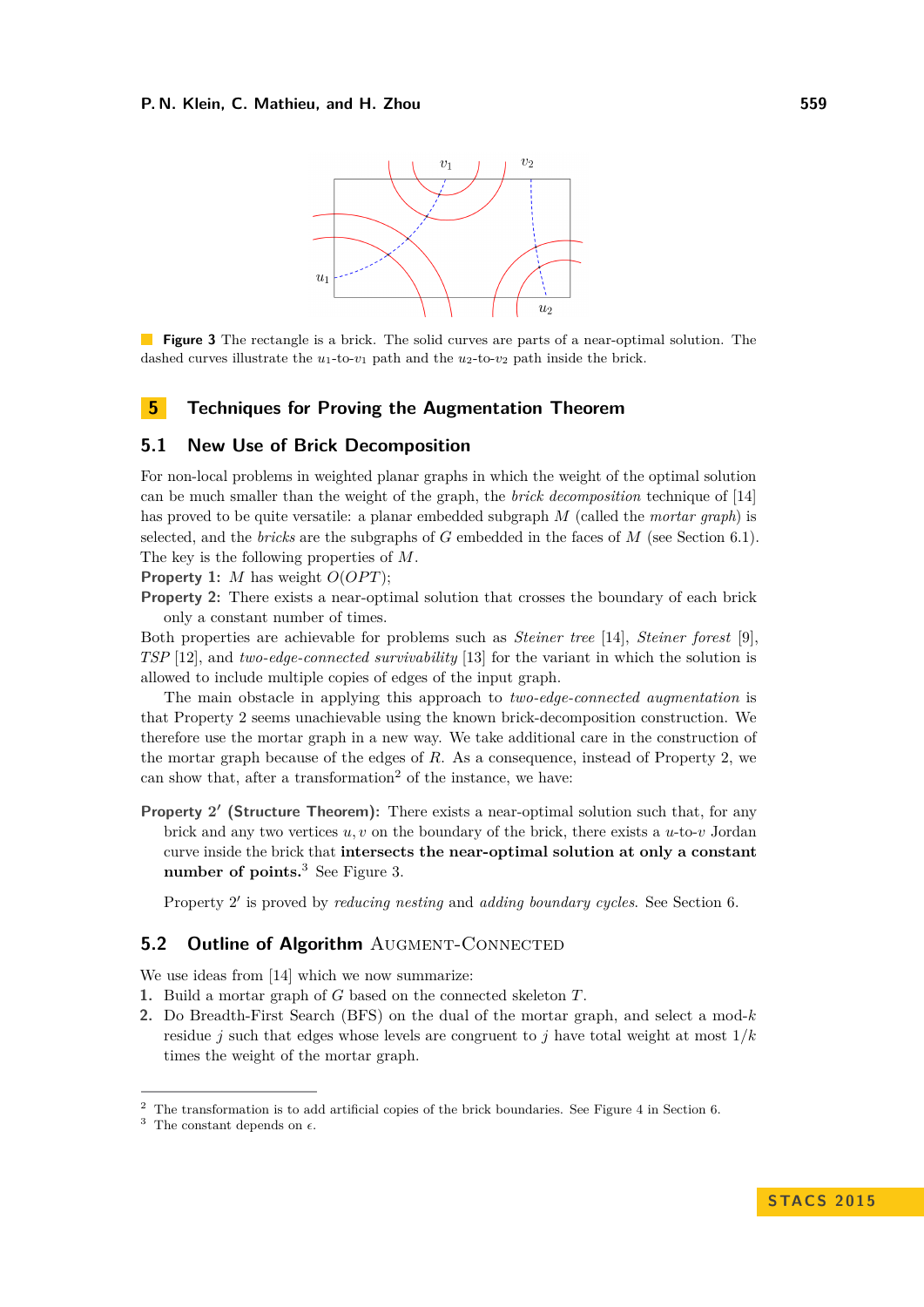- **3.** Commit to including these edges in the ultimate solution; this decomposes the graph into subinstances each consisting of at most *k* levels of bricks.
- **4.** A planar graph consisting of only *k* BFS levels has branchwidth 2*k*, i.e., can be recursively decomposed into clusters of edges such that each cluster is bounded by at most 2*k* vertices.

However, here we must diverge. Note that the branch decomposition obtained above has a special form: it is a *sphere-cut decomposition*, which means that each cluster of edges is precisely the set of edges enclosed by a Jordan curve *J* that intersects no edges (and intersects a constant number of vertices) of the mortar graph. This is where Property 2 0 comes in: each segment of *J* traversing a brick can be replaced with a curve that intersects a constant number of points of the near-optimal solution. This yields a new Jordan curve J' that passes through a constant number of points of the near-optimal solution. Such structure enables us to design a dynamic program (DP), given in Section [7.](#page-8-0)

For each cluster of the sphere-cut decomposition, the DP enumerates all possibilities of the intersection points of the unknown near-optimal solution with the partially unknown Jordan curve  $J'$ . The DP also enumerates all possibilities of the connected structure of the part of the solution inside  $J'$ . See Section [7.2.](#page-9-0) Note that there may be some edges of the graph that are in the parent cluster but not in the child clusters (Figure [8\)](#page-11-3), so the DP must do a bit of extra work to go from tables for the children to the table for the parent. See Section [7.3.](#page-10-0)

# <span id="page-6-1"></span>**6 Structure Theorem**

The Structure Theorem (Theorem [11\)](#page-7-1) is the key to the polynomial-time performance of the dynamic program (Section [7\)](#page-8-0). Before stating the theorem, we recall the definition and properties of *brick decomposition* from [\[14\]](#page-12-16) in Section [6.1,](#page-6-0) and we illustrate the transformation of *doubling brick boundaries* in Section [6.2.](#page-7-2)

### <span id="page-6-0"></span>**6.1 Mortar Graph and Brick Decomposition**

<span id="page-6-2"></span> $\triangleright$  **Definition 8** (Mortar Graph and Bricks, slight adaptation from [\[14\]](#page-12-16)). Let *G* be a plane graph with edge-weights. Let *R* be a subset of  $E[G]$ . Let *M* be a subgraph of *G*. For each face *F* of *M*, we define a *brick B* as the planar subgraph of *G* embedded inside the face, including the boundary edges of *F*. We denote the *interior* of *B* as the brick without the boundary edges of *F*. We call *M* a *mortar graph* of *G* if the boundary of every brick *B*, in counter-clockwise order, is the concatenation of four paths  $\text{North}_B$ ,  $\text{South}_B$ ,  $\text{East}_B$ ,  $\text{West}_B$  (the subscript *B* is omitted when it is clear from the context), such that:

- **1.** No edge of  $R$  is in the interior of  $B$ , or on South<sub>B</sub>, East<sub>B</sub>, or West<sub>B</sub>.
- **2.** South<sub>B</sub> is a shortest path in *B*, and every proper subpath of North<sub>B</sub> is an almost shortest path in *B*, i.e., its weight is at most  $(1 + \epsilon)$  times the weight of the shortest path between its endpoints in *B*;
- **3.** There exists an integer  $k = O(1/\epsilon^4)$  and vertices  $s_0, s_1, \ldots, s_k$  ordered from west to east along South<sub>B</sub> such that, for any vertex x on the segment  $[s_i, s_{i+1})$  of South<sub>B</sub>, the weight of the segment between x and  $s_i$  along South<sub>B</sub> is less than  $\epsilon$  times the weight of the shortest path between  $x$  and North<sub>*B*</sub> in  $B$ .

▶ Lemma 9 (Brick-Decomposition Lemma, slight adaptation from [\[14\]](#page-12-16)). Let *G* be a planar *graph with edge-weights. Let*  $R$  *be a subset of*  $E[G]$ *. Let*  $T$  *be a connected subgraph of*  $G$ *that contains every edge of R. There is a polynomial-time algorithm that computes a mortar graph M of G such that:*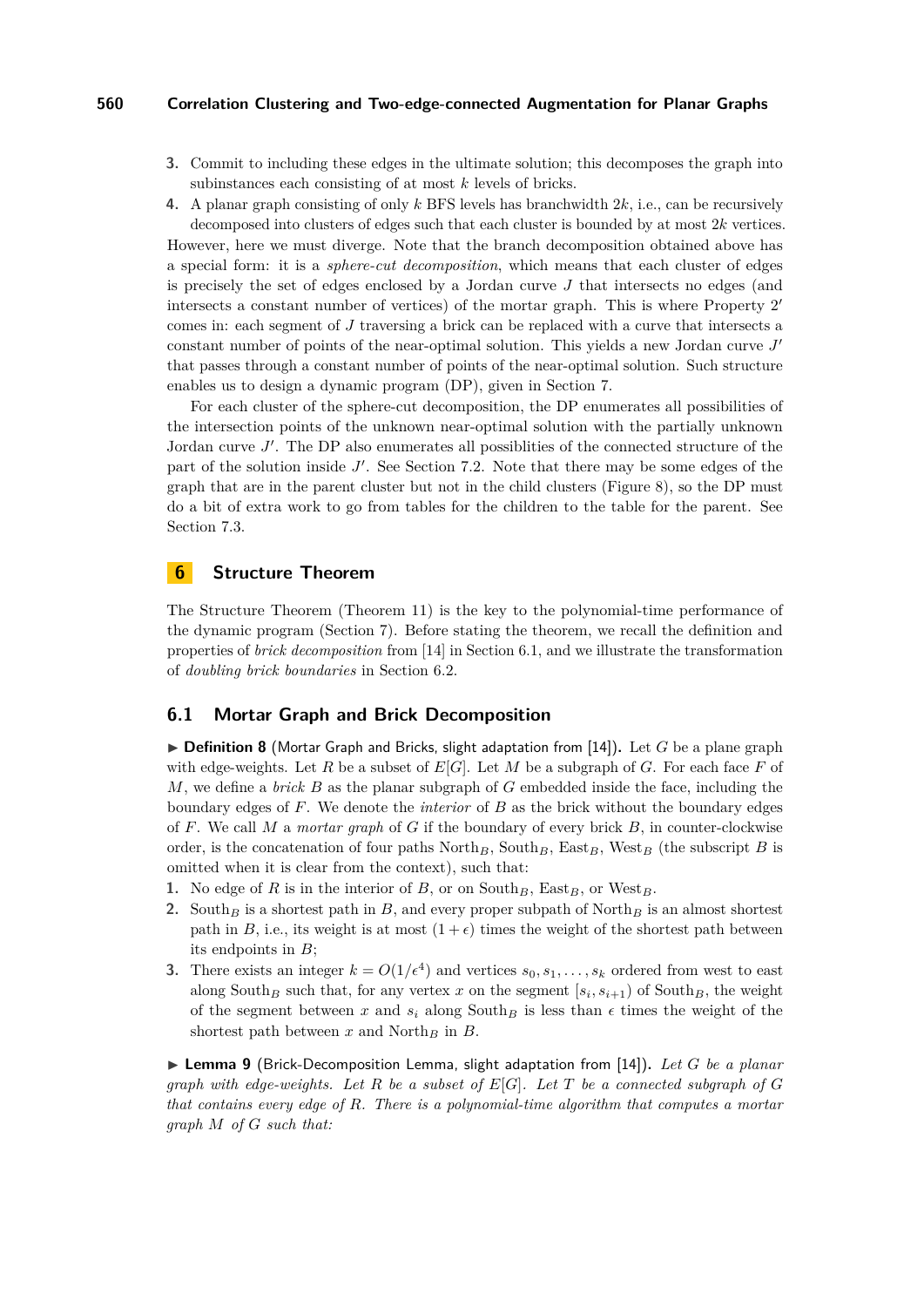<span id="page-7-0"></span>

**Figure 4** Doubling the South, East, and West boundaries of the brick *B*. The new edges between vertices and their copies have weight 0.

**1.** weight  $(M) = O(\text{weight}(T)/\epsilon)$ ; 2.  $\sum_{brick B}$  weight (East<sub>*B*</sub> ∪ West<sub>*B*</sub>) =  $O(\epsilon^2 \cdot$  weight (*T*)).

## <span id="page-7-2"></span>**6.2 Doubling Brick Boundaries**

The proof of the Structure Theorem applies to a modified version of the graph in which artificial copies of the South, East, and West brick boundaries are added (Figure [4\)](#page-7-0), and zero-weight edges are added between corresponding vertices. We call this *doubling* these boundaries. Note that no edges of *R* are duplicated (according to Property 1 of Definition [8\)](#page-6-2). Let *H* be the resulting graph.

**Lemma 10** (Boundary-Doubling Lemma). A two-edge-connected augmentation for  $(G, R)$ *can be transformed into a two-edge-connected augmentation for* (*H, R*) *in linear time without increasing the weight, and vice versa.*

As a consequence, it suffices to find a near-optimal solution for (*H, R*).

# **6.3 Theorem Statement**

<span id="page-7-1"></span>▶ **Theorem 11** (Structure Theorem). Let *G* be a plane graph with edge-weights. Let *R* be a *subset of E*[*G*]*. Let M be the mortar graph of G. Let H be the graph obtained from G by doubling the South, East, and West boundaries of every brick.*

*For any two-edge-connected augmentation S*<sup>0</sup> *for* (*H, R*)*, there exists a two-edge-connected augmentation S for* (*H, R*) *such that:*

- weight  $(S) \leq (1 + \epsilon)$  weight  $(S_0) + 3 \sum_{brick B}$  weight  $(\text{East}_B \cup \text{West}_B)$ ;
- *For any brick and any two vertices u, v on the boundary of the brick, there exists a u-to-v*  $\equiv$ *Jordan curve inside the brick that has*  $O(1/\epsilon^4)$  *crossings with S, all occurring at vertices.*

### **6.4 Proof Sketch**

The proof of the Structure Theorem consists in modifying the initial solution so that any pair of vertices on the boundary of a brick can be connected by a curve that has few crossings with the modified solution. Figure [5](#page-8-1) shows the kind of curve we use. It starts at a given vertex *u* on the brick boundary, traverses nested paths to reach the South boundary, then bypasses South-to-North paths using cycles formed by the duplicated edges of the South boundary, and finally again traverses nested paths to reach the given vertex *v* on the brick boundary. In order to have a small number of crossings, we must ensure that the number of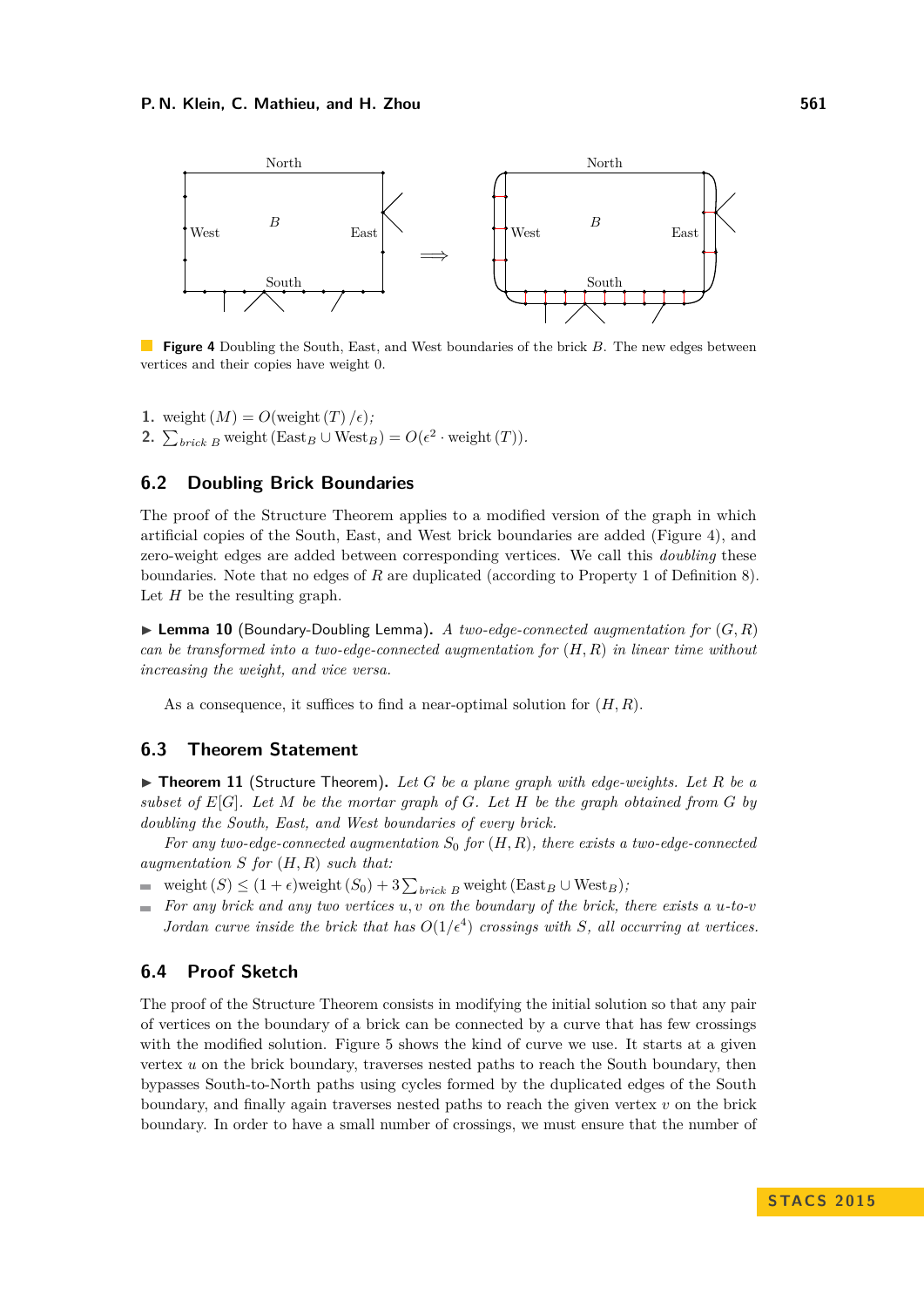<span id="page-8-1"></span>

**Figure 5** The dashed path from *u* to *v* has few crossings with the modified solution (solid).

<span id="page-8-2"></span>

**Figure 6** Reducing nesting of the solution: if there are more than  $\left[1/\epsilon\right]$  nested paths (left figure), add a piece of the South boundary (the bold segment in the right figure) and empty the cycle thus created. The same operation is applied to nested paths connected to the North boundary, with the caveat that edges of *R* need not be added to the solution (since the solution is supposed to be an augmentation of *R*).

nested paths is small and that only a small number of South cycles are used to bypass the South-to-North paths. This is illustrated in Figures [6](#page-8-2) and [7.](#page-9-1)

The construction of the solution *S* works on each brick in turn, modifying the initial solution  $S_0$  inside that brick: adding the East and West cycles (i.e., the East and West boundaries together with their duplicates), reducing nesting as in Figure [6,](#page-8-2) and adding South cycles (i.e., parts of South together with their duplicates) as in Figure [7.](#page-9-1)

# <span id="page-8-0"></span>**7 Dynamic Programming**

In this section, we design a dynamic program (Theorem [12\)](#page-8-3) to solve the two-edge-connected augmentation problem for  $(H, R)$  in the special case where the dual of the mortar graph has bounded diameter. From the Structure Theorem, in order to get a near-optimal solution, we may restrict attention to solutions that satisfy the property defined there. A dynamic program computes the best among all such solutions.

<span id="page-8-3"></span>▶ Theorem 12 (Dynamic-Programming Theorem). Let R, M, H be defined as in the Structure *Theorem (Theorem [11\)](#page-7-1). Assume, in addition, that the dual graph of M has diameter*  $O(1/\epsilon^3)$ . *There is an algorithm that computes in polynomial time a two-edge-connected augmentation S for*  $(H, R)$  *such that* weight  $(S) \leq (1 + \epsilon)OPT(H, R) + 3\sum_{brick B}$  weight  $(East_B \cup West_B)$ .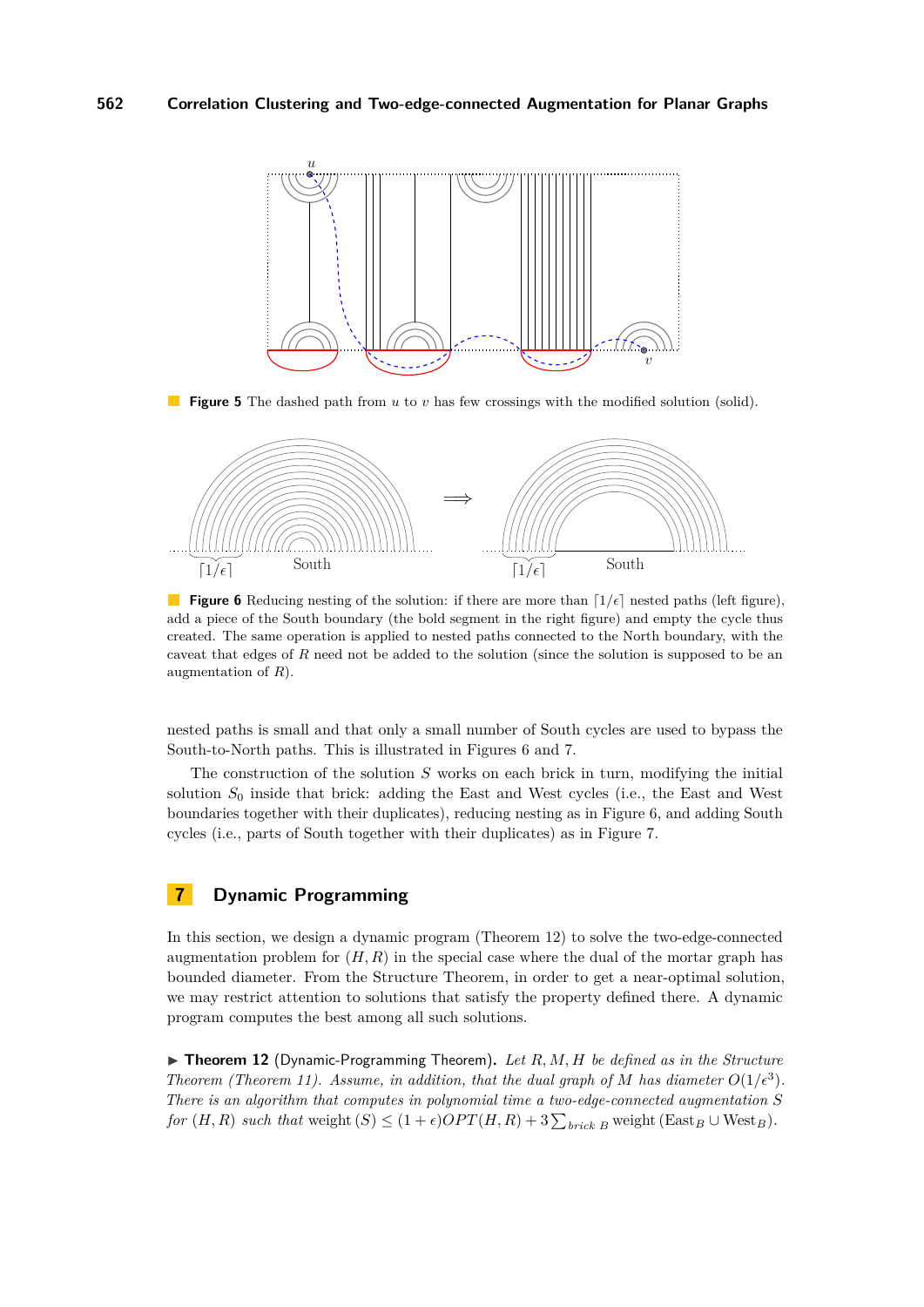<span id="page-9-1"></span>

**Figure 7** Adding South cycles (the bold cycles in the right figure) into the solution. The number of South cycles needed is  $O(1/\epsilon^4)$  due to Property 3 in the definition of bricks.

### **7.1 Sphere-Cut Decomposition**

Our DP is based on a special kind of branch-decomposition of plane graphs, called a *sphere-cut decomposition* (see [\[18\]](#page-12-18)): A *noose* of a plane graph is a Jordan curve that intersects only vertices of the graph and not edges. A *sphere-cut decomposition of width w* is a family of non-crossing nooses each intersecting at most *w* vertices; the nooses form a binary tree by the enclosure relation, each leaf noose encloses exactly one edge, and each edge is enclosed by a leaf noose. For each noose in the sphere-cut decomposition, we refer to the set of edges enclosed as a *cluster*.

<span id="page-9-2"></span> $\triangleright$  **Lemma 13** (trivial adaptation from [\[27\]](#page-13-14)). Let G be a plane graph whose dual graph has *diameter k. Then G has a sphere-cut decomposition of width* 2*k, and it can be computed in linear time.*

## <span id="page-9-0"></span>**7.2 Specification of DP Table**

In this section, we define the index of the DP table and the value at an index.

By Lemma [13,](#page-9-2) M has a sphere-cut decomposition  $\mathcal{SC}$  of width  $O(1/\epsilon^3)$ . The first index of the DP table is a cluster  $E$  of  $\mathcal{SC}$ .

Let  $S_0$  be the optimal two-edge-connected augmentation for  $(H, R)$ , and let *S* be the solution obtained in the Structure Theorem (Theorem [11\)](#page-7-1). By the Bridge-Deletion Lemma (Lemma [4\)](#page-3-2), we can modify *S* so that every connected component in  $R \cup S$  is two-edgeconnected, without increasing the weight of *S*. For every cluster *E* of  $SC$ , let  $J_E$  be the noose enclosing *E* and of minimum number of crossings with  $R \cup S$  (all occurring at vertices), breaking ties by choosing the minimally enclosing one.[4](#page-9-3) It is easy to show that the family of nooses  ${J_E}_{E \in \mathcal{SC}}$  is non-crossing.

▶ **Lemma 14.** For every cluster *E* of *SC*,  $J_E$  intersects  $O(1/\epsilon^7)$  vertices of  $R \cup S$ .

**Proof.** Since SC has width  $O(1/\epsilon^3)$ , there is a noose enclosing E that has  $O(1/\epsilon^3)$  intersections with *M*. From one intersection to the next, it goes across a single brick, and by the Structure Theorem (Theorem [11\)](#page-7-1), the part inside this brick can be chosen so as to have  $O(1/\epsilon^4)$ intersections with *S*. This results in a noose enclosing *E* that has  $O(1/\epsilon^7)$  intersections with  $R \cup S$ .

Let  $Q^* \subseteq V[H]$  denote the (unknown) set of  $O(1/\epsilon^7)$  intersection vertices of  $J_E$  with *S* ∪ *R*. The second index of the DP table is a subset  $Q \subseteq V[H]$  of size  $O(1/\epsilon^7)$ .

<span id="page-9-3"></span><sup>4</sup> Since the noose is a geometric object, it is not uniquely defined, but a discrete formulation can be given using the *face-vertex incidence graph*.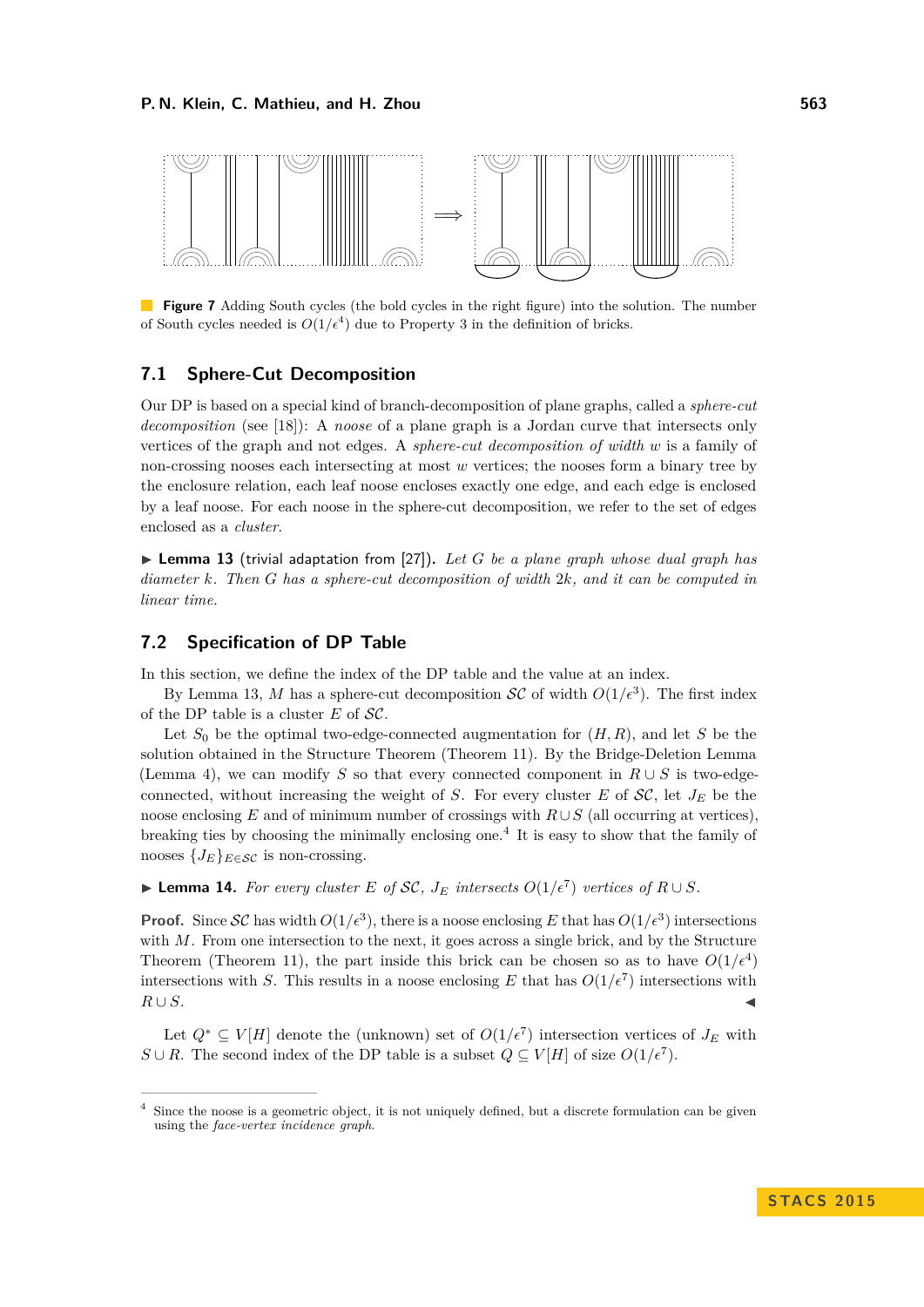Next, we encode the connectivity structure of the part of  $R \cup S$  inside  $J_E$ . Let  $R_E$  (resp.  $\Gamma^*$ ) denote the set of edges of *R* (resp. *S*) that are inside  $J_E$ . Define a forest  $F_0^*$  from  $R_E \cup \Gamma^*$ by contracting every two-edge-connected component into a node. A node of  $F_0^*$  is called *internal* if its corresponding two-edge-connected component in  $R_E \cup \Gamma^*$  does not contain any node from  $Q^*$ , i.e., the component is strictly inside  $J_E$ . We then define a forest  $F^*$  from  $F_0^*$ by splicing internal nodes of degree 2 and removing internal nodes that are singletons. By the construction,  $F^*$  has at most  $|Q^*|$  non-internal nodes, and it does not contain internal nodes of degree 0, 1, or 2. So  $F^*$  has at most  $2|Q^*| - 2$  nodes. The third index of the DP table is a forest *F* of at most  $2|Q| - 2$  nodes. Moreover, there is a map  $\psi^*$  giving the natural many-to-one map from  $Q^*$  to nodes of  $F^*$ . The fourth index of the DP table is a map  $\psi$ from  $Q$  to  $V[F]$ . To summarize:

▶ **Definition 15** (DP index). An *index of the DP table*, also called a *DP index*, contains the following:

- $E:$  a cluster of the sphere-cut decomposition  $\mathcal{SC}$
- *Q*: a subset of  $V[H]$  of size  $O(1/\epsilon^7)$
- *F*: a forest of size at most  $2|Q| 2$
- $\psi$ : a map from *Q* to *V*[*F*], such that every node of degree 0, 1, or 2 in the forest *F* belongs to the image of *ψ*.

In addition, the triple  $(Q, F, \psi)$  as defined above is called a *partial DP index*<sup>[5](#page-10-1)</sup>

A set of edges Γ is *consistent* with a DP index (*E, Q, F, ψ*) if applying the previous construction to  $R_E \cup \Gamma$  leads to the connectivity structure described by  $(F, \psi)$ . For every DP index  $(E, Q, F, \psi)$ , define its *value*  $DP(E, Q, F, \psi)$  as the minimum weight among a collection of  $\Gamma$ 's, such that:

*Correctness:* Every  $\Gamma$  in this collection is consistent with  $(E, Q, F, \psi)$ ;  $\overline{a}$ 

*Optimality:* If  $(Q, F, \psi) = (Q^*, F^*, \psi^*)$ , then  $\Gamma^*$  is in this collection.

In order to prove the Dynamic-Programming Theorem (Theorem [12\)](#page-8-3), we only need to find a polynomial-time algorithm to fill in the DP table and to output the value  $DP(M, \emptyset, \emptyset, \emptyset^{\emptyset})$ .

### <span id="page-10-0"></span>**7.3 Hole Region between Parent and Children**

Let *E* be a cluster of  $\mathcal{SC}$  and let  $E_1$  and  $E_2$  be its child clusters. Let  $Q^*, Q_1^*, Q_2^* \subseteq V[H]$  be the sets of intersections of  $R \cup S$  with  $J_E, J_{E_1}, J_{E_2}$ . The *hole region* is the area inside  $J_E$ but outside  $J_{E_1}$  and  $J_{E_2}$  in the plane.<sup>[7](#page-10-3)</sup> See Figure [8.](#page-11-3) We remark that the hole region cannot contain edges from *R*.

Let  $\hat{\Gamma}^*$  denote the set of edges of *S* in the hole region. Let  $\hat{Q}^*$  denote the set of intersections of *S* with the boundary of the hole region. We have  $\hat{Q}^* \subseteq Q^* \cup Q_1^* \cup Q_2^*$ , thus  $|\hat{Q}^*| = O(1/\epsilon^7)$ . From  $\hat{\Gamma}^*$  and  $\hat{Q}^*$ , we encode the connectivity structure of the part of *S* in the hole region as a forest  $\hat{F}^*$  of at most  $2|\hat{Q}^*|-2$  nodes and a map  $\hat{\psi}^*:\hat{Q}^*\to V[\hat{F}^*]$ . This is similar to the encoding in Section [7.2.](#page-9-0)

We use a side table *T* for the computation at hole regions. The table is indexed by a partial DP index  $(\hat{Q}, \hat{F}, \hat{\psi})$ . The *value*  $T(\hat{Q}, \hat{F}, \hat{\psi})$  is defined as the minimum weight of any  $\hat{\Gamma}$  that is consistent with  $(\hat{Q}, \hat{F}, \hat{\psi})$  and contains no cycles.

<span id="page-10-1"></span><sup>&</sup>lt;sup>5</sup> Note that the description of  $Q, F, \psi$  is independent of *E*.

<span id="page-10-2"></span><sup>6</sup> The DP outputs the *value* of a solution, not the solution itself; but it is easy to enrich the DP in the standard manner so that it also outputs the solution achieving the value.

<span id="page-10-3"></span><sup>&</sup>lt;sup>7</sup> Note that  $J_E$ ,  $J_{E_1}$ , and  $J_{E_2}$  are non-crossing.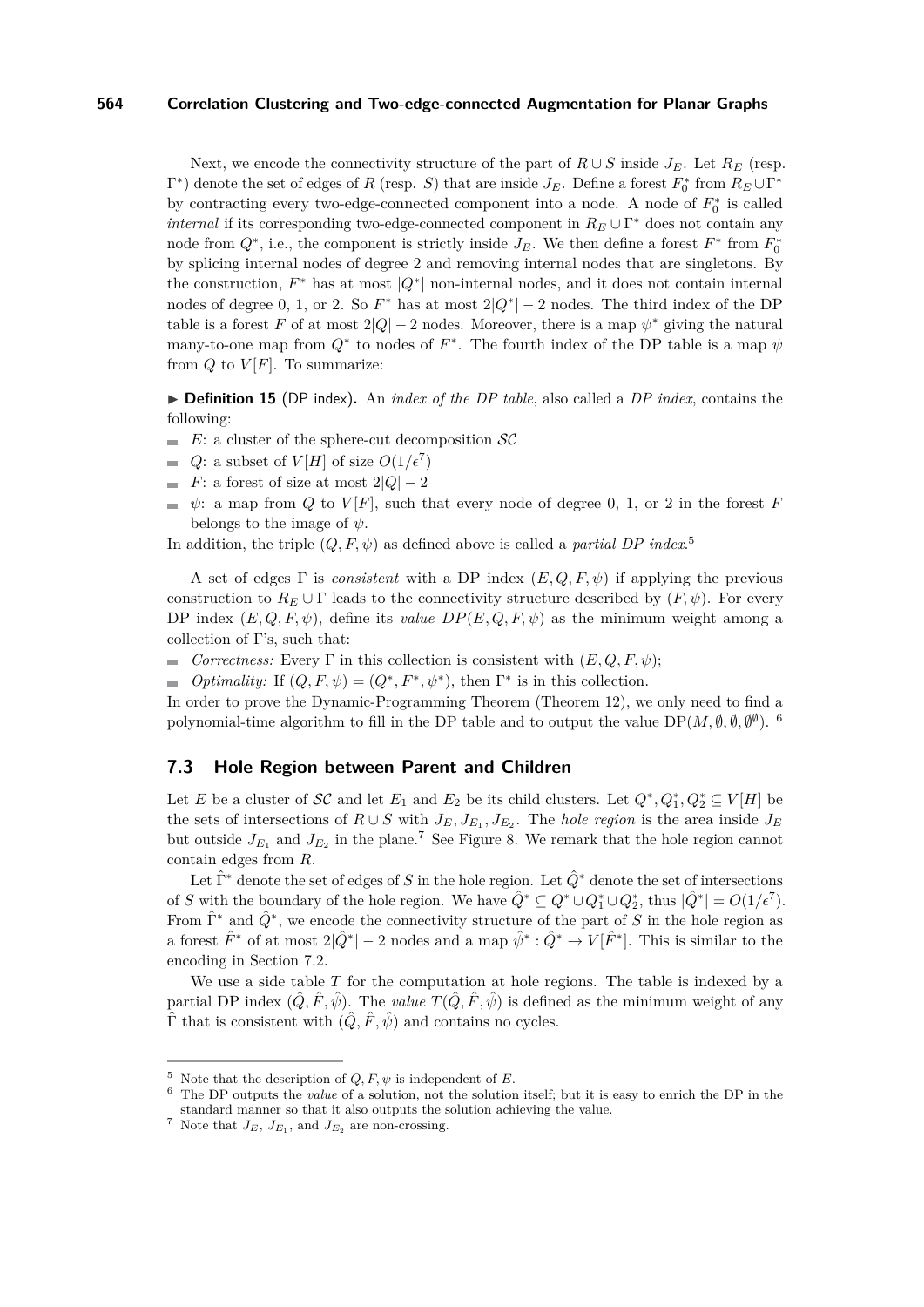<span id="page-11-3"></span>

**Figure 8**  $J_E$  is the outermost boundary. It encloses 4 areas that are separated by the solid curves.  $J_{E_1}$  (resp.  $J_{E_2}$ ) is the boundary of the left (resp. right) area. The *hole region* contains the top and bottom areas. The dashed paths represent  $R \cup S$  inside  $J_E$ . The points represent vertices from  $Q^* \cup Q_1^* \cup Q_2^*.$ 

## **7.4 Implementation of DP Table**

First, the algorithm fills in the side table *T* during the preprocessing. Notice that any  $\hat{\Gamma} \subseteq E[H]$  that is consistent with  $(\hat{Q}, \hat{F}, \hat{\psi})$  and contains no cycles is such that, every node *a* in  $\hat{F}$  corresponds to a vertex  $u_a$  in the graph *H*, and every edge *ab* in  $\hat{F}$  corresponds to a path between  $u_a$  and  $u_b$  in  $\hat{\Gamma}$ . Therefore, to compute the value  $T(\hat{Q}, \hat{F}, \hat{\psi})$ , the algorithm enumerates, for every  $a \in \hat{F}$ , the vertex  $u_a$  among  $V[H]$ . For every  $ab \in \hat{F}$ , it then computes the shortest path between  $u_a$  and  $u_b$  in *H*. The union of all these shortest paths defines the current  $\hat{\Gamma}$ . The value  $T(\hat{Q}, \hat{F}, \hat{\psi})$  is the minimum weight of all  $\hat{\Gamma}$ 's during the enumeration. The overall running time of the preprocessing is thus polynomial.

Next, the algorithm fills in the DP table in the order of the index *E* from bottom up in SC. Consider a DP index  $(E, Q, F, \psi)$ . Let  $E_1$  and  $E_2$  be the child clusters of E. The algorithm enumerates every combination of  $(E_1, Q_1, F_1, \psi_1)$ ,  $(E_2, Q_2, F_2, \psi_2)$ , and  $(\hat{Q}, \hat{F}, \hat{\psi})$ that are *compatible* with  $(E, Q, F, \psi)$ , and the current weight is the sum of the three entries.  $DP(E, Q, F, \psi)$  is assigned with the minimum weight during the enumeration.

**Acknowledgements** We would like to thank Howard J. Karloff for helping make the connection between correlation clustering and two-edge-connected augmentation in planar graphs; Nabil Mustafa for numerous discussions; and Grigory Yaroslavtsev.

#### **References**

- <span id="page-11-1"></span>**1** Nir Ailon, Moses Charikar, and Alantha Newman. Aggregating inconsistent information: Ranking and clustering. *Journal of the ACM*, 55(5), 2008.
- <span id="page-11-2"></span>**2** Nir Ailon and Edo Liberty. Correlation clustering revisited: The true cost of error minimization problems. In *International Colloquium on Automata, Languages and Programming*, pages 24–36. Springer, 2009.
- <span id="page-11-0"></span>**3** Sharon Alpert, Meirav Galun, Ronen Basri, and Achi Brandt. Image segmentation by probabilistic bottom-up aggregation and cue integration. In *Computer Vision and Pattern Recognition*, pages 1–8. IEEE, 2007.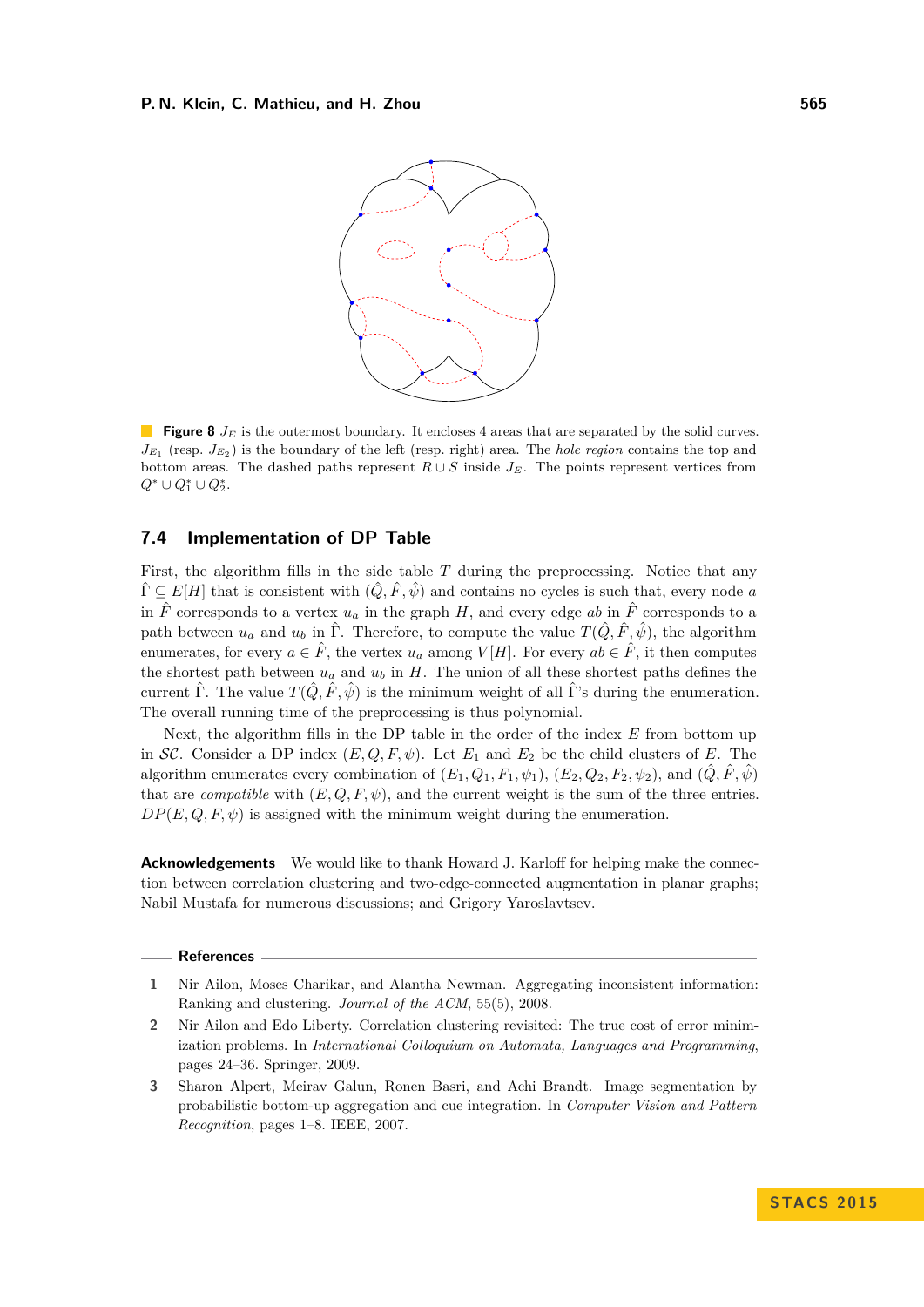- <span id="page-12-2"></span>**4** Amir Alush and Jacob Goldberger. Ensemble segmentation using efficient integer linear programming. *Pattern Analysis and Machine Intelligence*, 34(10):1966–1977, 2012.
- <span id="page-12-3"></span>**5** Amir Alush and Jacob Goldberger. Break and conquer: Efficient correlation clustering for image segmentation. In *Similarity-Based Pattern Recognition*, volume 7953, pages 134–147. Springer, 2013.
- <span id="page-12-4"></span>**6** Bjoern Andres, Jörg H. Kappes, Thorsten Beier, Ullrich Kothe, and Fred A. Hamprecht. Probabilistic image segmentation with closedness constraints. In *International Conference on Computer Vision*, pages 2611–2618. IEEE, 2011.
- <span id="page-12-5"></span>**7** Yoram Bachrach, Pushmeet Kohli, Vladimir Kolmogorov, and Morteza Zadimoghaddam. Optimal coalition structure generation in cooperative graph games. In *Conference on Artificial Intelligence*, 2013.
- <span id="page-12-1"></span>**8** Nikhil Bansal, Avrim Blum, and Shuchi Chawla. Correlation clustering. *Machine Learning*, 56(1-3):89–113, 2004.
- <span id="page-12-15"></span>**9** MohammadHossein Bateni, MohammadTaghi Hajiaghayi, and Dániel Marx. Approximation schemes for Steiner forest on planar graphs and graphs of bounded treewidth. *Journal of the ACM*, 58(5):21, 2011.
- <span id="page-12-0"></span>**10** Amir Ben-Dor, Ron Shamir, and Zohar Yakhini. Clustering gene expression patterns. *Journal of Computational Biology*, 6(3/4):281–297, 1999.
- <span id="page-12-10"></span>**11** A. Berger and M. Grigni. Minimum weight 2-edge-connected spanning subgraphs in planar graphs. In *International Colloquium on Automata, Languages and Programming*, volume 4596, pages 90–101, 2007.
- <span id="page-12-17"></span>**12** Glencora Borradaile, Erik D. Demaine, and Siamak Tazari. Polynomial-time approximation schemes for subset-connectivity problems in bounded-genus graphs. *Algorithmica*, 68(2):287–311, 2014.
- <span id="page-12-11"></span>**13** Glencora Borradaile and Philip N. Klein. The two-edge connectivity survivable network problem in planar graphs. *International Colloquium on Automata, Languages and Programming*, pages 485–501, 2008.
- <span id="page-12-16"></span>**14** Glencora Borradaile, Philip N. Klein, and Claire Mathieu. An *O*(*n* log *n*) approximation scheme for Steiner tree in planar graphs. *ACM Transactions on Algorithms*, 5(3):31, 2009.
- <span id="page-12-9"></span>**15** Sebastian Böcker and Jan Baumbach. Cluster editing. In Paola Bonizzoni, Vasco Brattka, and Benedikt Löwe, editors, *The Nature of Computation. Logic, Algorithms, Applications*, volume 7921, pages 33–44. Springer, 2013.
- <span id="page-12-7"></span>**16** Moses Charikar, Venkatesan Guruswami, and Anthony Wirth. Clustering with qualitative information. *Journal of Computer and System Sciences*, 71(3):360–383, 2005.
- <span id="page-12-6"></span>**17** Erik D. Demaine, Dotan Emanuel, Amos Fiat, and Nicole Immorlica. Correlation clustering in general weighted graphs. *Theoretical Computer Science*, 361(2):172–187, 2006.
- <span id="page-12-18"></span>**18** Frederic Dorn, Eelko Penninkx, Hans L. Bodlaender, and Fedor V. Fomin. Efficient exact algorithms on planar graphs: Exploiting sphere cut decompositions. *Algorithmica*, 58(3):790–810, 2010.
- <span id="page-12-14"></span>**19** Kapali P. Eswaran and R. Endre Tarjan. Augmentation problems. *SIAM Journal on Computing*, 5(4):653–665, 1976.
- <span id="page-12-12"></span>**20** Guy Even, Jon Feldman, Guy Kortsarz, and Zeev Nutov. A 1.8 approximation algorithm for augmenting edge-connectivity of a graph from 1 to 2. *ACM Transactions on Algorithms*, 5(2):21:1–21:17, 2009.
- <span id="page-12-13"></span>**21** Guy Even, Guy Kortsarz, and Zeev Nutov. A 1.5-approximation algorithm for augmenting edge-connectivity of a graph from 1 to 2. *Information Processing Letters*, 111(6):296–300, 2011.
- <span id="page-12-8"></span>**22** Aristides Gionis, Heikki Mannila, and Panayiotis Tsaparas. Clustering aggregation. *ACM Transactions on Knowledge Discovery from Data*, 1(1), 2007.